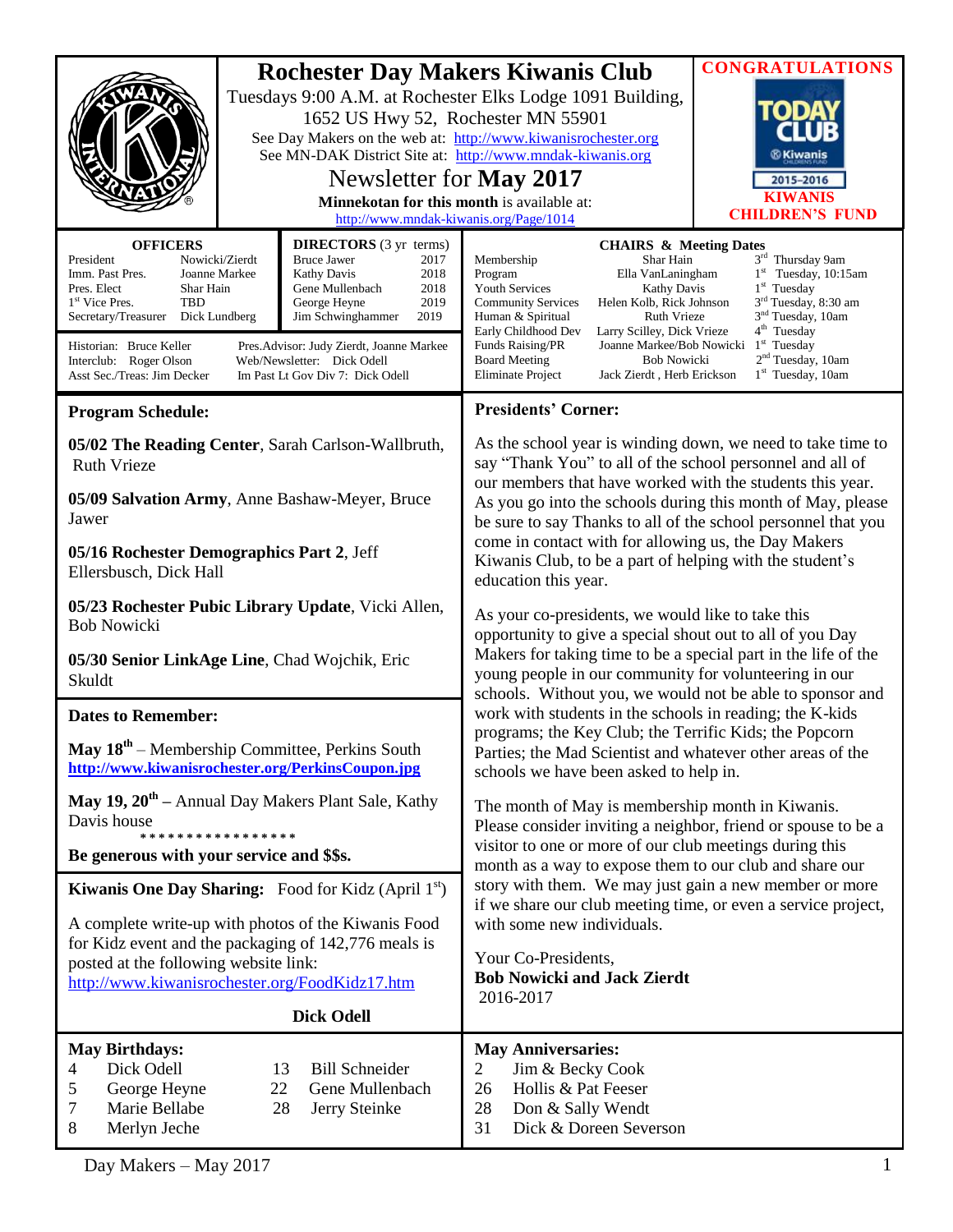### **Secretary/Treasurer's Report – 04/11/2017**

| <b>Bank Balance 3/31/2017:</b> | \$5,454.22 |
|--------------------------------|------------|
| Bike Repair Fund:              | \$208.20   |
| <b>Charitable Account</b>      | \$171.74   |
| <b>Administrative Fund:</b>    | \$3,022.58 |
| Service Fund:                  | \$2,051.70 |

 **Members on Leave:** Don Cain, Ron King, Judy Lien, Tom Lemke, Peter Schuh

**March Service Hour Statistics:** 813 hours by 38 members, 63% Participation.

## **April 2017 Board Meeting Summary**

A First Vice-President needs to be appointed to replace Peter Schuh for the remainder of this Kiwanis year. Bob Nowicki and Jack Zierdt are working on filling this position.

The current president(s) have been seeking candidates for 2017/2018 Officer positions. Progress to date: President-Shar Hain; President Elect-Jim Schwinghammer; Director- Larry Segar; Director- Jim Decker; First VP- still looking.

The board approved Habitat for Humanity as an active Service Project, two members are currently participating.

The board directed the treasurer to deposit a \$500 gift from the Darlene Brandt family into our charitable account, to be used for youth reading projects, the reading oasis project, or scholarships.

The board approved giving \$50 honorariums to Co-Advisors for Riverside Elementary K-Kids Jody Peterson and Cassandra Bartholomew, and to Co-Advisors for Harriet Bishop Elementary K-Kids Edie Schulze and Tracy McGuire.

There was a question raised on whether there is a need for elementary school math tutoring.

## **Committee Reports**

**Community Service-** The committee will meet next week. It was brought up that our members need a better understanding, and awareness of our clubs service projects. Habitat for Humanity will be added to our list of service projects.

**Early Childhood Development-** More book distribution being done currently, and some books will be carried over to the fall. More readers are needed. Continued Next Column

#### **Secy/Treas Report (Continued):**

**Faith & Spiritual Values-** A thank you card was sent to the Darlene Brandt family for their memorial gift. A card was sent to Ron King.

**Membership-** We have three potential new members.

**Fund Raising-** The committee is looking at additional fund raising opportunities. The Ball Drop Fundraiser at RochesterFest is ramping up. Plant Sale fundraiser is coming up soon. The opportunity exists for a Wal-Mart grant, but someone needs to write the application.

**Strategic Planning-** Another I-Plan program in April. Looking at the Club Planning Tool.

**Youth Services-** Scholarship Applications were due by April 1. Pinewood School reading will keep going through April.

### **Richard Lundberg,** Secy/Treasurer

## **Olson Great Grandchild:** Eliza held by Ella

## Eliza Charlotte Friedrich



Born April 15, 2017 (the day before my Birthday) at 4:18 PM, Weight 6 lbs 4 oz.

Mom and Dad (Krista and Steve) are doing well. Grandpa Dennis Olson is very excited about having a second Grand Daughter.

> **Joan and Roger Olson** (Great Grandma and Great Grandpa)

#### **Kiwanis Defining Statement:**

**Kiwanis is a global organization of volunteers dedicated to improving the world one child and one community at a time.**

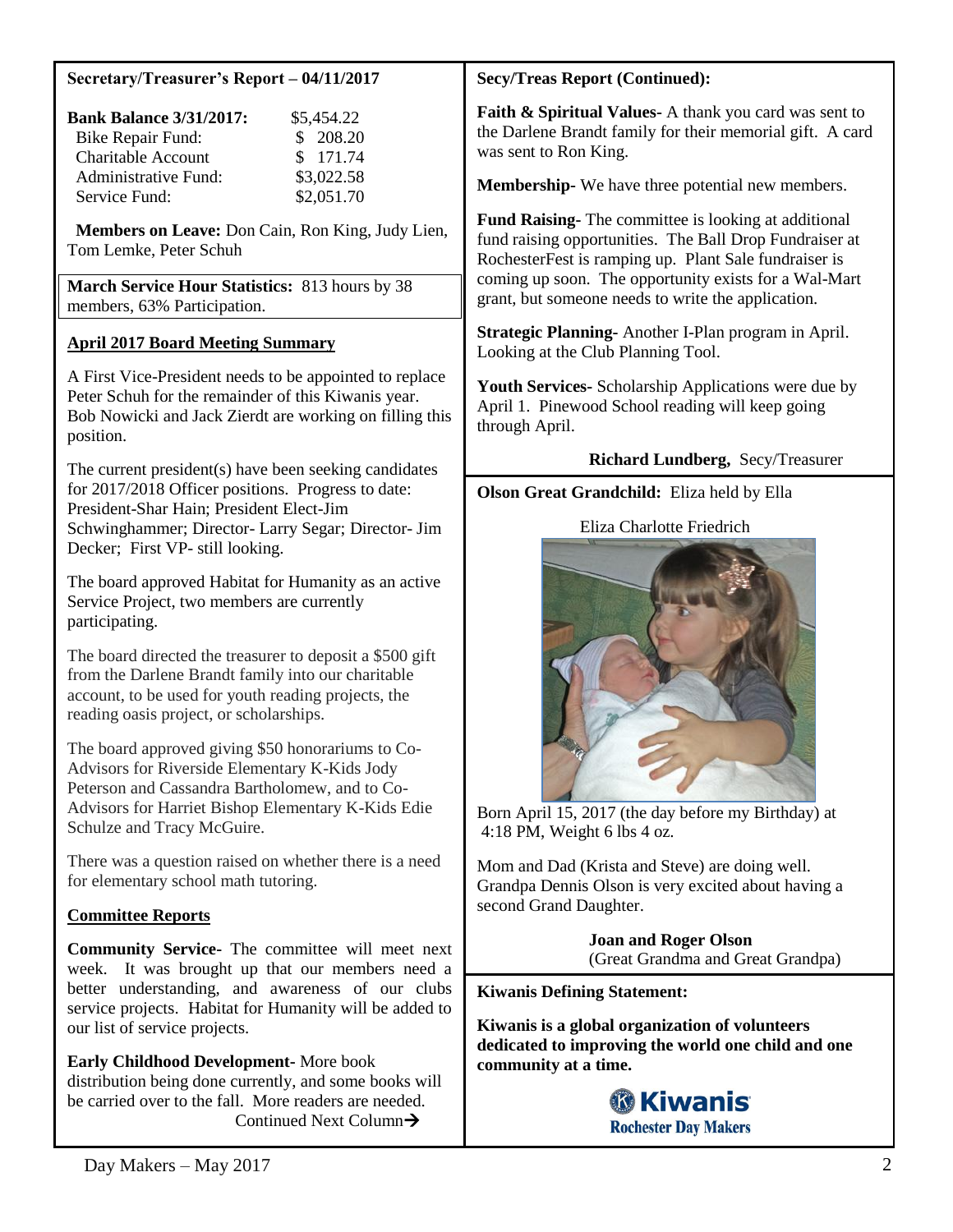# **SMIF/KIWANIS Book Project Report:**

We initially received 571 books to be distributed of which 45 were Spanish. We worked with Randy Schmidt to obtain additional books so we had over 600 books to be distributed. We proceeded to read one-onone with children and gave them the book to take home. The following is a summary report of the reading sessions:

### **Migrant worker pre-school class at The Place in Rochester**

We read to 14 students and left books for 3 students that were absent. This was the main opportunity to distribute Spanish books.

## **Pinewood Kindergarten classes**

We read to 35 students in one session and 26 students in another session, and 1 book was left for an absentee.

## **Harriet Bishop Headstart**

77 students were read to by the Harriet Bishop K-Kids and 3 books were left for students absent. The teachers reported that the K-Kids did a fabulous job of engaging the kids and they thoroughly enjoyed the project

## **Hawthorne Early Childhood Education**

We read and distributed books to 23 students.

# **Headstart Program at The Place**

We held two sessions here and lost exact count of students, but we estimate that we read and distributed 250 books to students there.

## **Riverside Preschool**

We read to another 80 students here.

## **Northrop Early Childhood**

We read to 22 students, and the teachers were so appreciative of us and of the SMIF project.

## **Aldrich Memorial Nursery School**

We covered 3 classrooms reading to 46 children and leaving 6 books with the teachers for absent students.

The net result is we had 20 Kiwanis members or family members and the Harriet Bishop K-Kids reading to 573 children and distributing 586 books. We have 28 books left that we may use as seed for next year.

The readers, the students, and the teachers all enjoyed the project and appreciated the opportunity offered through the SMIF to participate and experience the feeling of fulfillment from this worthwhile and important endeavor.

# **Richard Vrieze and Larry Scilley**

Co-chairs of the Early Childhood Development **Committee** 

# **Membership Committee:**

The Day Makers Kiwanis Club would like to welcome Wayne Harvey and Stephen Panetta. Thank you to Bob Nowicki and Jim Schwinghammer for their great recruits.

Wayne completed orientation and his induction; Stephen is a former member of the West Kiwanis Club and will have his induction in May. Members please take a moment to introduce yourself to Wayne and Stephen and share a fascinating fact about you!

May is Membership Month and we have lots of fun planned for the month, so get out and invite your friends, family, neighbors, mail carrier, pastor etc. Have them come and see what a great club you belong to and what great services we do for our community. You get the idea!

Come join a membership committee meeting at Perkins South the 3rd Thursday of the month at 9am. Don't forget to extract the discount coupon from the link shown on page 1 of this newsletter.

## **Shar Hain,** Membership Chair

## **Thought for the Month: Plan Ahead….**

District Kiwanis Convention: Mark your calendars...the Minnesota-Dakotas District Convention will be held August 11- 13, 2017 in Watertown, S.D. All clubs should be represented at this annual convention. More information will be coming soon! Plan a wonderful SD vacation in Black Hills after convention.

# **Today Club – Blue Level Award:**

Congratulations! The Kiwanis Club of Rochester Day Makers has achieved Blue-level Today Club status for the 2015–16 Kiwanis year. That means your club's unrestricted gifts to the Kiwanis Children's Fund reached a per-member giving average of US\$10.

As part of your Today Club benefit, you have earned a [Blue-level digital patch](http://echo4.bluehornet.com/ct/92859042:72qQWwbyN:m:1:317491346:53F5322D91701F31B698D8707567EB06:r) to post on your club's website and social media.



**Mark Rabaut**, 2015–16 President Kiwanis Children's Fund

Via email to R Odell